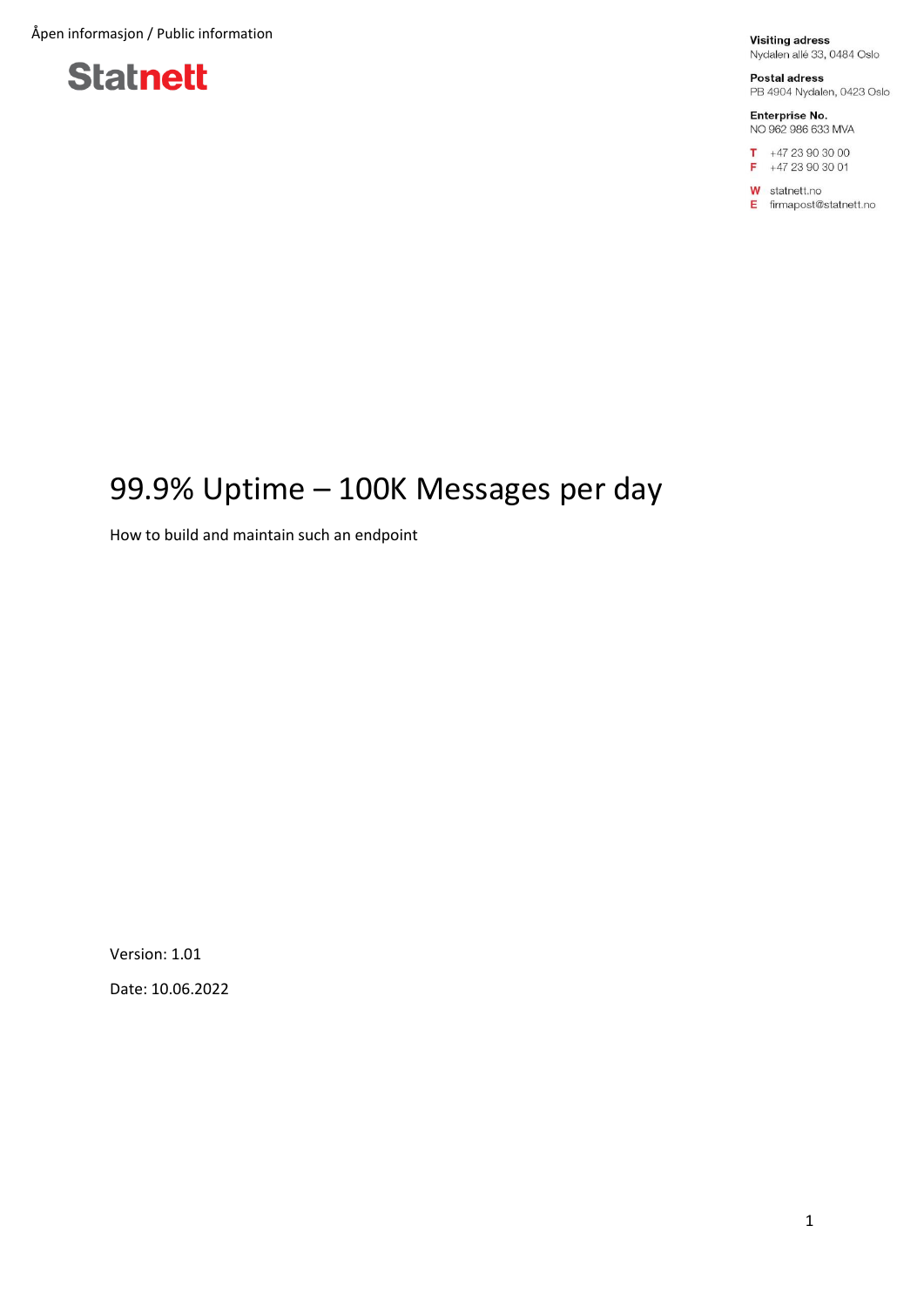## Innhold

| 3.1 |  |
|-----|--|
|     |  |
|     |  |
|     |  |
| 4.1 |  |
|     |  |
|     |  |
|     |  |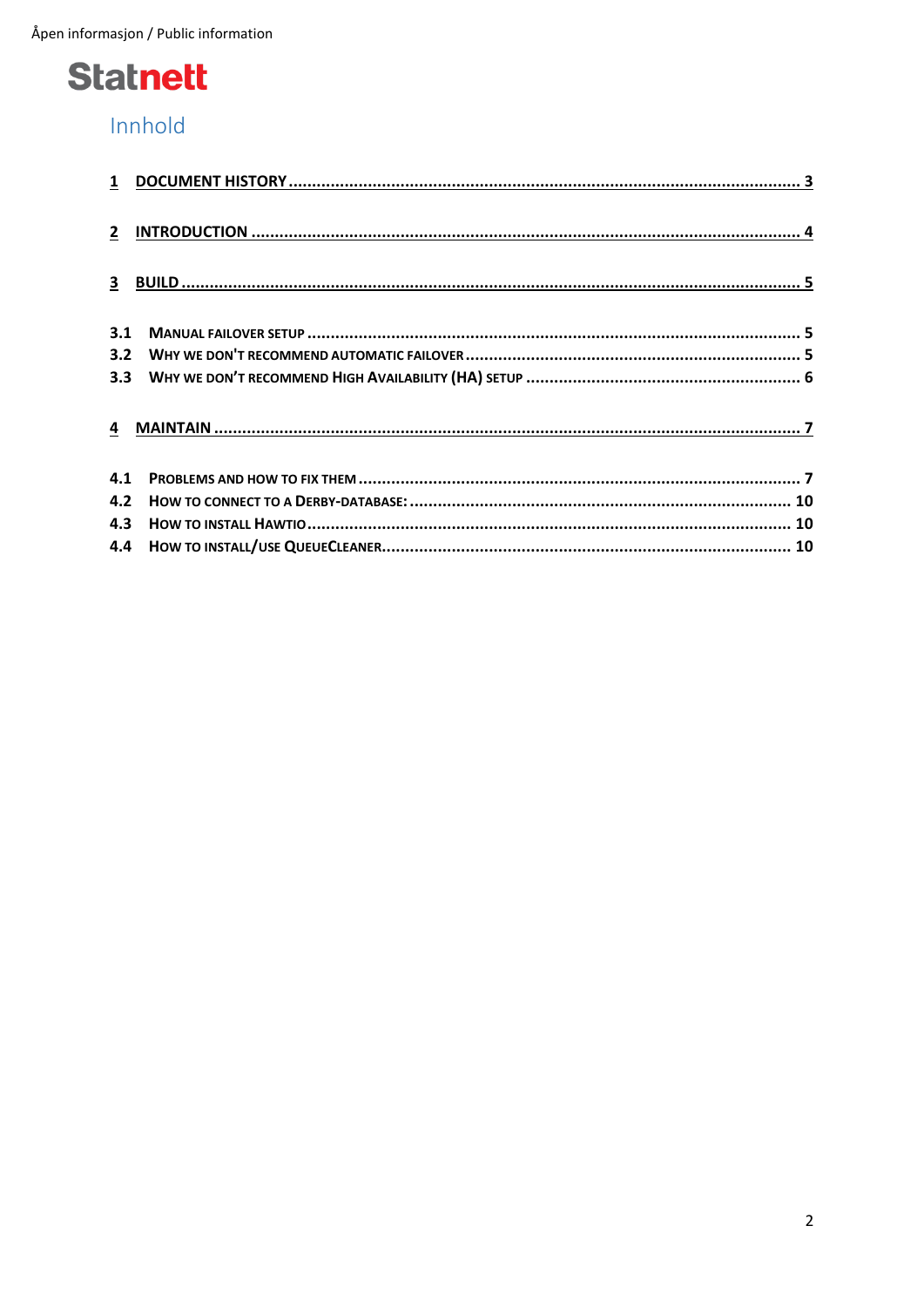

### <span id="page-2-0"></span>1 Document History

| <b>Version</b> | Date       | <b>Changes</b>  |
|----------------|------------|-----------------|
| 1.00           | 16/04-2021 | The first draft |
| 1.01           | 10/06-2022 | Major update    |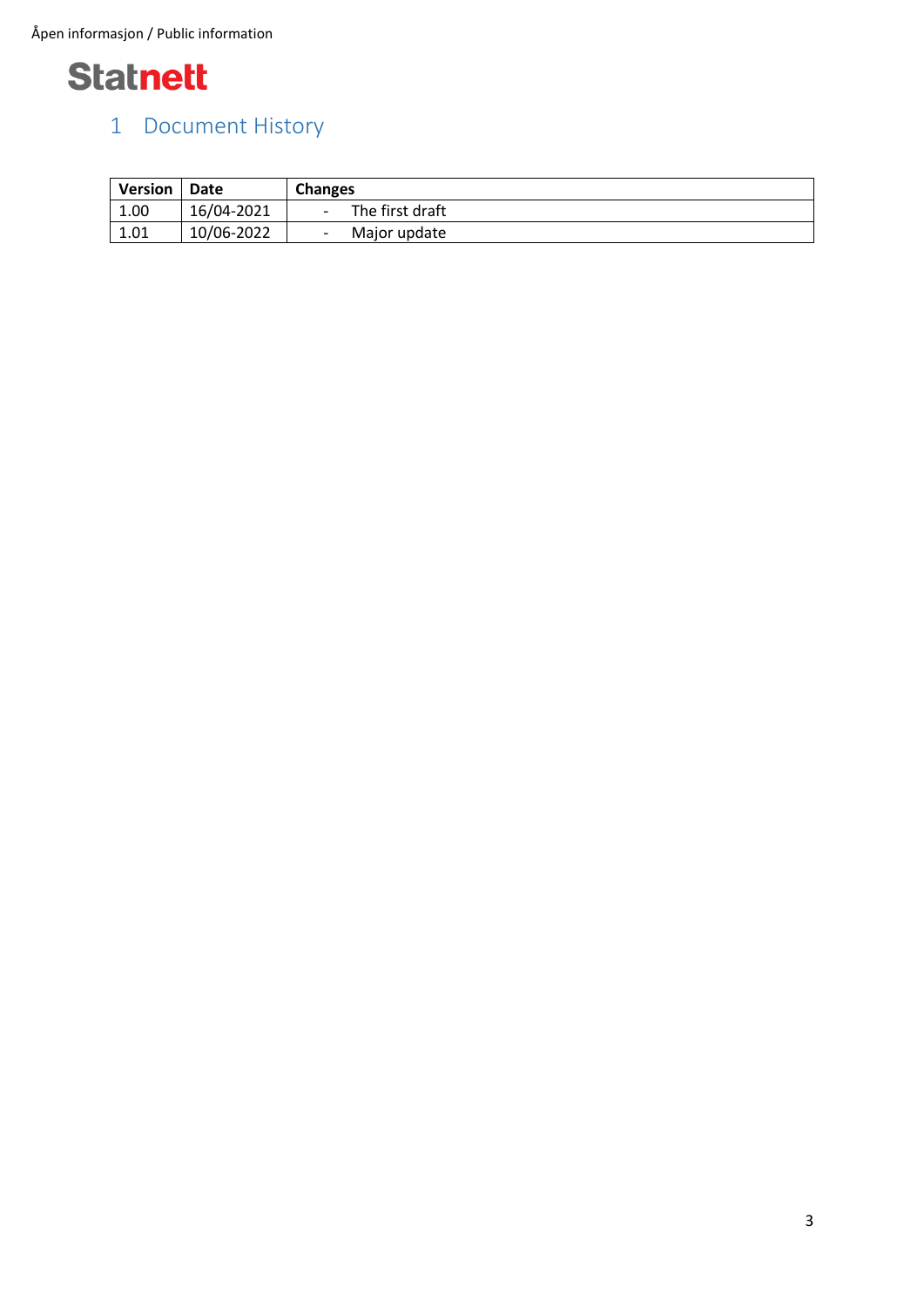Åpen informasjon / Public information



### <span id="page-3-0"></span>2 Introduction

An ECP/EDX-endpoint will for some require a 99.9% uptime in order to comply with the needs of the business. In this document we outline the Statnett strategy to achieve that and supply with resources on how to handle problems that eventually will occur. The document will also help the endpoint to handle a higher load (100K messages per day).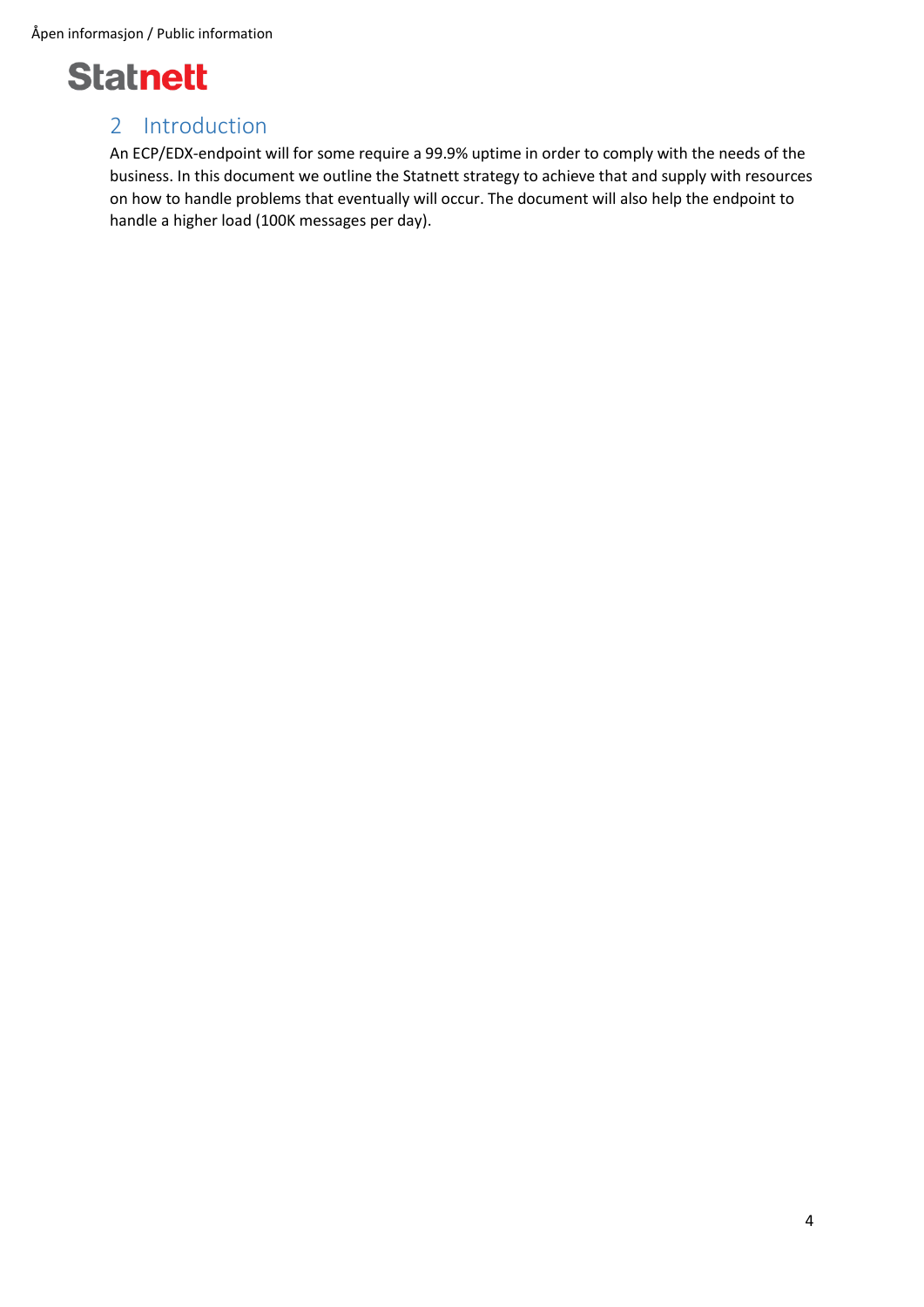

### <span id="page-4-0"></span>3 Build

#### <span id="page-4-1"></span>3.1 Manual failover setup

We recommend building a manual failover to achieve the goal. Later in the document you'll find reasoning on why we do not choose automatic failover or high-availability (HA) setup. Here is what you need to do to setup a manual failover:

- 1) Complete default installation of ECP/EDX-endpoint. The most robust setup will be to use the internal database, but it's possible to achieve manual failover with external database.
- 2) After endpoint is running, install another endpoint on another host, but do not register the endpoint.
- 3) Setup a job to copy data-files from the original endpoint to the failover endpoint. Locate these 3 folders for both ECP and EDX, and copy them:
	- a. Database (usually named db). This only applies if you use the "internal database". If you use external database, your failover endpoint must connect to the same external database.
	- b. Broker (usually named internalbroker or edx-activemq-data)
	- c. Configuration (usually named conf, ecp-endpoint or edx-toolbox)
- 4) Other files (like JKS-files) will be created when starting the endpoint.
- 5) Make sure your Business Applications can retrieve send messages from both endpoints, whichever is active. $1$
- 6) Only run one endpoint at the time, otherwise one endpoint might "steal" acknowledgements/messages from the other or in the worst case the endpoint will stop retrieving messages from the central broker.
- 7) Test the arrangement

There is a downside to this arrangement apart from the obvious one; that it is manually controlled: When you stop the failover-endpoint you might be unlucky and capture a message in-flight. Such a message will never be delivered unless you start the failover-endpoint again. For this reason, you would not want to use the failover option very often, but it could be useful whenever you have a major upgrade, major mal configuration of network or hardware failure.

The downside of using external database is that you're issue with the ECP-endpoint could be related to the database engine, and then failover wont help.

#### <span id="page-4-2"></span>3.2 Why we don't recommend automatic failover

- 1) We don't believe we have a fool proof way of knowing that only one endpoint will run at the time. We cannot easily detect if an endpoint is down, slow, halfway-connected (can send, but not receive – or vice versa) or has other connection problems. Thus, an automatic failover could cause two endpoints to run simultaneously – which cause problem the problems mentioned in previous chapter.
- 2) Automatic triggering of the failover could result in many such failovers because of some minor and frequent instability. If the instability is short lived (a few minutes), it could be better to simply wait it out. This depends upon the requirement of the traffic; the underlying

<sup>1</sup> If your BA uses AMQP to connect to EDX, then you could perhaps use a AMQP-client-library like QPID and it supports failover-urls like this: failover:(amqp://host1:5672,amqp://host2:5672) – see [Redhat doc.](https://access.redhat.com/documentation/en-us/red_hat_enterprise_mrg/3/html/messaging_programming_reference/qpid_amqp_1.0_jms_client_connection_urls)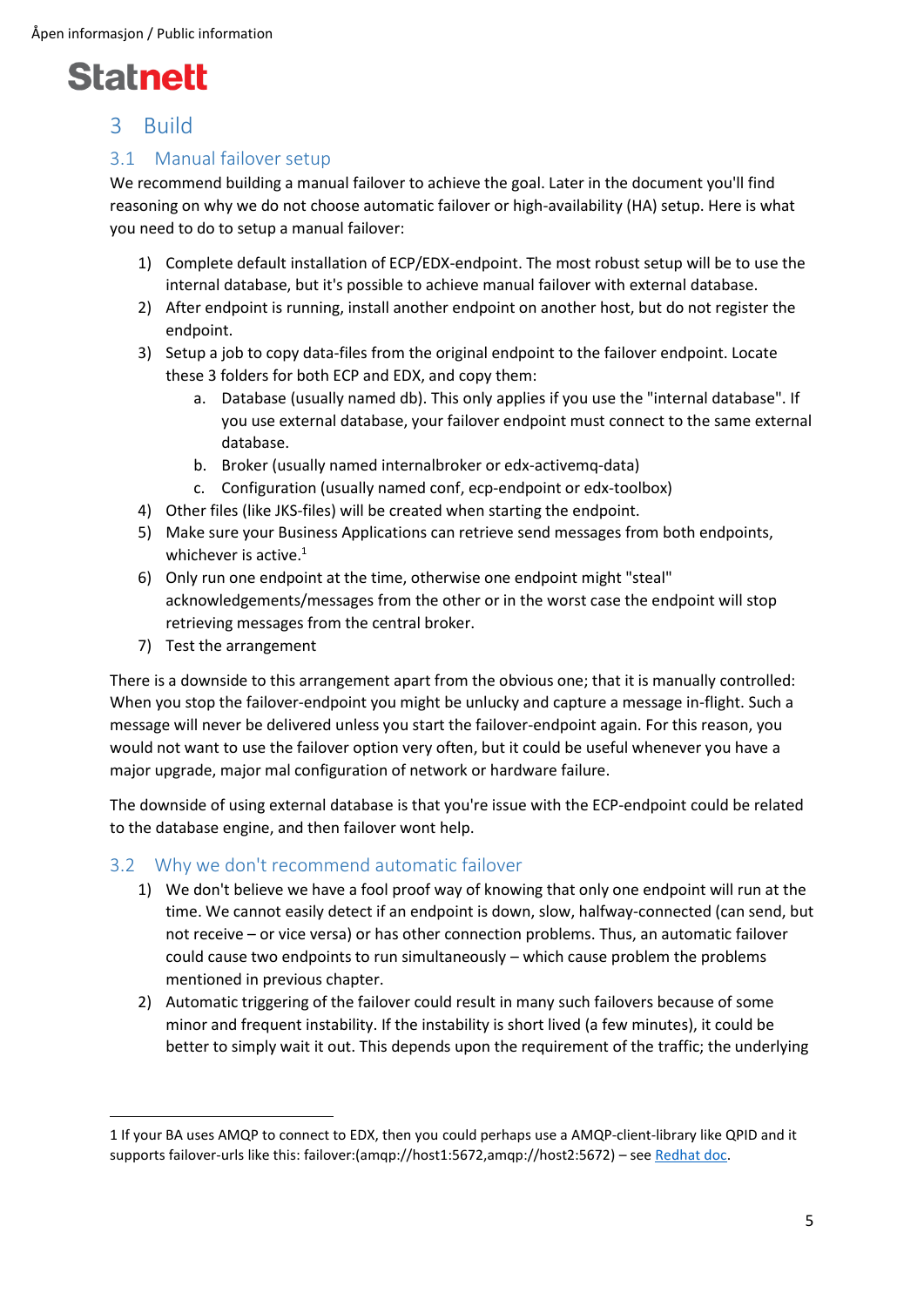assumption is that this network is not used for anything resembling real-time traffic but operates within minutes-boundaries.

Update Jun 2022: ECP (v4.8 and up) has become more stable in the past year, and the knowledge about how to detect halfway down/up has increased. It is a clear goal to for ECP development in 2022 to provide metrics that clearly state if the endpoint is fully functional. Thus, automatic failover could be the recommended solution in 2023.

### <span id="page-5-0"></span>3.3 Why we don't recommend High Availability (HA) setup

ECP and EDX offers HA setup, so why do we not recommend that setup? In short, the answer is that we believe it's too costly for most and we're not convinced it will increase uptime. To be blunt, we think that the complexity of HA-setup will cause some downtime in itself and it will negate the gain you get from more hardware resources. With a high investment of time/resources/knowledge into such a setup, tuned over some time, it is probable that it would be a better solution.

Unicorn (the developer of ECP) has said that the name "High Availability" is focused on performance rather than uptime. A more proper name could then be "High Performance".

Our reasoning goes as follows:

- 1) The benefit of HA is usually to cover breakdown in hardware. Network problems could sometimes be alleviated, but application problems cannot be expected to be helped by HA, quite the opposite (expect more complex database-setup).
- 2) Modern day hosting has built-in HA, so that failure in hardware should not affect the application in most cases. We expect less than 1 such incident per year. Network problems due to mal configuration (again, network hardware is expected to be redundant) is more likely, but a major incident where HA would help is expected to be rare.
- 3) Thus, the expected number of incidents where HA would be helpful is set to one per year as a maximum estimate. Such an incident can be handled with manual failover within 3 hours in a worst-case scenario, but in many cases much quicker. Measured across a year, this is well within 99.9% uptime.
- 4) Introduction of HA also introduces a more complex setup of external database (MySQL, Oracle, MSSQL) and more importantly, a less well-tested setup. It is very reasonable, and experience shows, that such setup by itself introduces some amount of downtime. Only by investing enough time/resources/knowledge into such a setup will you be able to counter the added complexity. ECP/EDX has a small user base with a wide variety of setup options – making it less likely that it will be stable in all cases.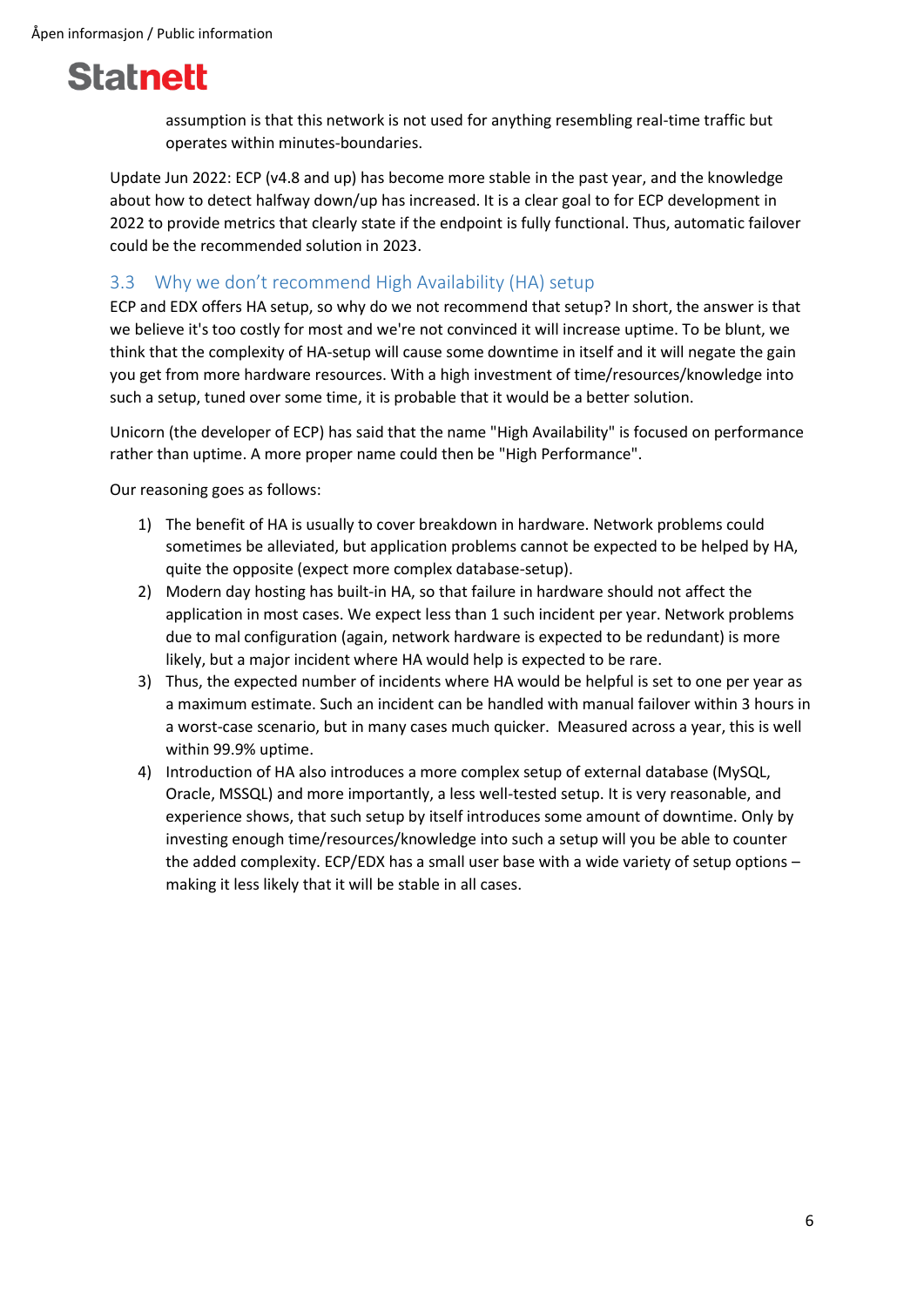

### <span id="page-6-0"></span>4 Maintain

### <span id="page-6-1"></span>4.1 Problems and how to fix them

| Options – each option should be a complete sequence to try to solve the                                                                   |  |  |
|-------------------------------------------------------------------------------------------------------------------------------------------|--|--|
| issue. The options are ordered from harmless to nuclear.                                                                                  |  |  |
| This is a basic problem and will in many cases not have anything to do with                                                               |  |  |
| ECP or EDX. The following will provide a method to pinpoint the source of the                                                             |  |  |
| problem.                                                                                                                                  |  |  |
| 1. Go to ECP-GUI-Settings and click on "Check Connectivity" under                                                                         |  |  |
| "Component Directory". If status is OK, then you know that your                                                                           |  |  |
| endpoint is connected and synchronized with the CD (it synchronizes                                                                       |  |  |
| every minute). That means that your endpoint will know all the public                                                                     |  |  |
| certificates and the message paths of the other endpoints in the                                                                          |  |  |
| network. If status is not OK, then you should check the file ecp.log to                                                                   |  |  |
| see error messages related to traffic towards the CD. Even if you do                                                                      |  |  |
| not have connection to the CD, the message traffic may still flow well,                                                                   |  |  |
| because you have a local copy of the CD.                                                                                                  |  |  |
| Go to ECP-GUI-Setting and click on "Check Connectivity" under<br>2.                                                                       |  |  |
| "Messaging Connectivity". Choose the endpoint you want to send to                                                                         |  |  |
| and specify TEST as Message Type. Then send. If you get "OK", then                                                                        |  |  |
| you know that ECP to ECP traffic is working well. If you get "NOT                                                                         |  |  |
| CONNECTED" you can check the file ecp.log to search for reasons, but                                                                      |  |  |
| you can also try to send to other ECP-endpoints. This type of testing                                                                     |  |  |
| will not show up in ECP GUI of the receiving endpoint, so it is totally                                                                   |  |  |
| fine to use for testing. If some endpoints respond, then you know                                                                         |  |  |
| that your ECP-endpoint works fine, but some other endpoints fail.                                                                         |  |  |
| You can also check in ECP-GUI-Components -> Choose details on the                                                                         |  |  |
| receiving component. Here you can see if that component has                                                                               |  |  |
| defined Message Paths. The message path tells which broker your                                                                           |  |  |
| endpoint must connect to, to get through. Then go to ECP-GUI-                                                                             |  |  |
| Dashboard -> Click on blue tile. Check status on the various brokers                                                                      |  |  |
| you're connected to and make sure you can connect to the broker                                                                           |  |  |
| mentioned in the Message Path.                                                                                                            |  |  |
| If the connectivity still fails, it could be related to certificates being<br>3.                                                          |  |  |
| expired or firewall problems. See advice further down in the row                                                                          |  |  |
| "ECP Cannot connect to CD/Broker due to certificate problems"                                                                             |  |  |
| If ECP Connectivity is fine, then we move to EDX Connectivity. First,<br>4.                                                               |  |  |
| go to EDX-GUI-Settings and check if you have defined a                                                                                    |  |  |
| ServiceCatalogue. You may have more than one, but there must be at                                                                        |  |  |
| least one. For Statnett-connected endpoints, the ServiceCatalogue                                                                         |  |  |
| must start with the code 50V. If you're missing such a catalogue, you                                                                     |  |  |
| must check edx.properties and see that you've properly defined the                                                                        |  |  |
| Service Catalogue code. If that is in place, try restarting the EDX-                                                                      |  |  |
| toolbox, because then you will see in ECP-Outbox that a request for a<br>new EDX-NetworkConfiguration (=SC) has been sent to SC-endpoint. |  |  |
| If your toolbox has been defined in the SC, then you'll see the                                                                           |  |  |
|                                                                                                                                           |  |  |
| respond immediately in ECP-Inbox. If not, contact ecp@statnett.no<br>and explain the situation. (NB! The problem might also be that you   |  |  |
| in general cannot receive any message - see next row in this table.)                                                                      |  |  |
| If you do receive a response in ECP-Inbox, you can further track the                                                                      |  |  |
| parsing of this response in the file edx.log. If something goes wrong                                                                     |  |  |
| with the parsing of the SC, you can see it there. If everything goes                                                                      |  |  |
|                                                                                                                                           |  |  |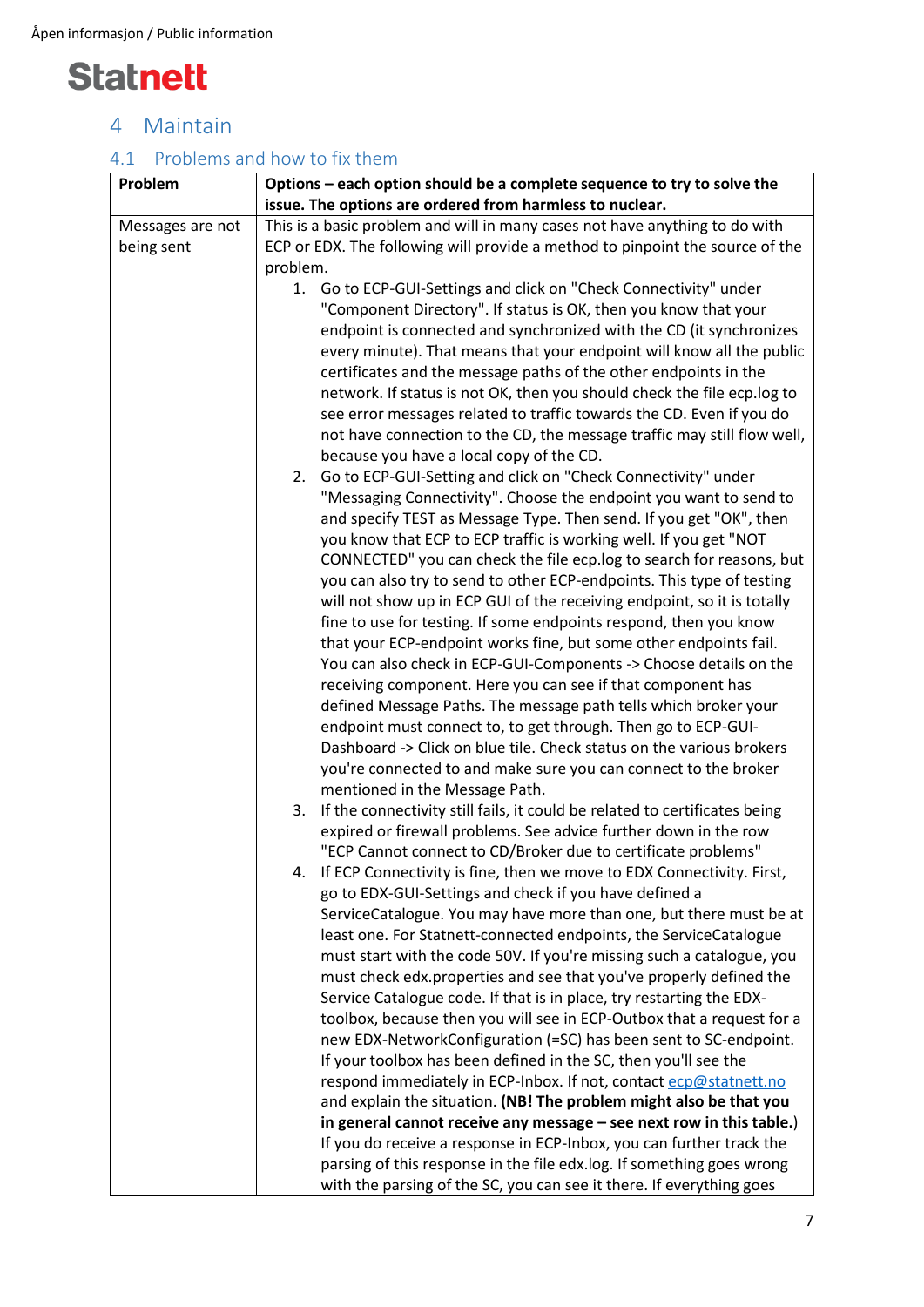|                          | well, you will now have a SC in EDX-GUI-Settings. You can then create<br>a new message in EDX-GUI-NewMessage and send it to some<br>endpoint of your choosing. You can also send a message to your own<br>endpoint, but that will not test the ECP-endpoint, only the EDX-<br>toolbox. When you test, you should specify the BusinessType = TEST.<br>When you send (from both ECP and EDX) you should expect that the<br>5.<br>end-status of the message transmission is RECEIVED. You can see this<br>in the GUI. The GUI also provides information of the various status. If<br>you see "SUCESSFULLY SENT" in EDX, it means that your ECP-<br>endpoint received the messages, but so far the receiving ECP-<br>endpoint has not responded with an ACK. With the use of status you<br>can investigate how far the message has been transmitted. However,<br>if you see the status ACCEPTED in ECP-GUI, you do not know with full<br>certainty whether the messages has been transmitted to the<br>receiving ECP-endpoint or not: One reason for this status *could* be<br>that the receiver ECP has not been able to send a DELIVERED-ACK |
|--------------------------|--------------------------------------------------------------------------------------------------------------------------------------------------------------------------------------------------------------------------------------------------------------------------------------------------------------------------------------------------------------------------------------------------------------------------------------------------------------------------------------------------------------------------------------------------------------------------------------------------------------------------------------------------------------------------------------------------------------------------------------------------------------------------------------------------------------------------------------------------------------------------------------------------------------------------------------------------------------------------------------------------------------------------------------------------------------------------------------------------------------------------------------------|
|                          | back to your endpoint. Another reason *could* be that your local<br>ECP-endpoint has not been able to connect to the central ECP broker.                                                                                                                                                                                                                                                                                                                                                                                                                                                                                                                                                                                                                                                                                                                                                                                                                                                                                                                                                                                                   |
| Messages are not         | This is a basic problem and will in many cases not have anything to do with                                                                                                                                                                                                                                                                                                                                                                                                                                                                                                                                                                                                                                                                                                                                                                                                                                                                                                                                                                                                                                                                |
| being received           | ECP or EDX. The following will provide a method to pinpoint the source of the                                                                                                                                                                                                                                                                                                                                                                                                                                                                                                                                                                                                                                                                                                                                                                                                                                                                                                                                                                                                                                                              |
|                          | problem.                                                                                                                                                                                                                                                                                                                                                                                                                                                                                                                                                                                                                                                                                                                                                                                                                                                                                                                                                                                                                                                                                                                                   |
|                          | Same as point 1 in "Messages are not being sent"<br>1.                                                                                                                                                                                                                                                                                                                                                                                                                                                                                                                                                                                                                                                                                                                                                                                                                                                                                                                                                                                                                                                                                     |
|                          | Same as point 2 in "Messages are not being sent"<br>2.                                                                                                                                                                                                                                                                                                                                                                                                                                                                                                                                                                                                                                                                                                                                                                                                                                                                                                                                                                                                                                                                                     |
|                          | If the connectivity still fails, it could be related to certificates being<br>3.                                                                                                                                                                                                                                                                                                                                                                                                                                                                                                                                                                                                                                                                                                                                                                                                                                                                                                                                                                                                                                                           |
|                          | expired or firewall problems. See advice further down in the row                                                                                                                                                                                                                                                                                                                                                                                                                                                                                                                                                                                                                                                                                                                                                                                                                                                                                                                                                                                                                                                                           |
|                          | "ECP Cannot connect to CD/Broker due to certificate problems"                                                                                                                                                                                                                                                                                                                                                                                                                                                                                                                                                                                                                                                                                                                                                                                                                                                                                                                                                                                                                                                                              |
|                          | Check that you've defined a Message Path in ECP-GUI-Settings. This<br>4.                                                                                                                                                                                                                                                                                                                                                                                                                                                                                                                                                                                                                                                                                                                                                                                                                                                                                                                                                                                                                                                                   |
|                          | message path is clearly explained in the NEM Installation Document.                                                                                                                                                                                                                                                                                                                                                                                                                                                                                                                                                                                                                                                                                                                                                                                                                                                                                                                                                                                                                                                                        |
|                          | 5. Check that you have two TCP-connections towards the ECP Broker.                                                                                                                                                                                                                                                                                                                                                                                                                                                                                                                                                                                                                                                                                                                                                                                                                                                                                                                                                                                                                                                                         |
|                          | You can check this with this command "netstat -a -n -p" and look for                                                                                                                                                                                                                                                                                                                                                                                                                                                                                                                                                                                                                                                                                                                                                                                                                                                                                                                                                                                                                                                                       |
|                          | connections towards the 5671-port (AMQPS-port on the central ECP-                                                                                                                                                                                                                                                                                                                                                                                                                                                                                                                                                                                                                                                                                                                                                                                                                                                                                                                                                                                                                                                                          |
|                          | broker). If you're missing two connections, restart ECP-endpoint.                                                                                                                                                                                                                                                                                                                                                                                                                                                                                                                                                                                                                                                                                                                                                                                                                                                                                                                                                                                                                                                                          |
|                          |                                                                                                                                                                                                                                                                                                                                                                                                                                                                                                                                                                                                                                                                                                                                                                                                                                                                                                                                                                                                                                                                                                                                            |
| <b>ECP Configuration</b> | 1. Restart ECP-endpoint. Test message flow.                                                                                                                                                                                                                                                                                                                                                                                                                                                                                                                                                                                                                                                                                                                                                                                                                                                                                                                                                                                                                                                                                                |
| Reload - process         |                                                                                                                                                                                                                                                                                                                                                                                                                                                                                                                                                                                                                                                                                                                                                                                                                                                                                                                                                                                                                                                                                                                                            |
| is stuck                 |                                                                                                                                                                                                                                                                                                                                                                                                                                                                                                                                                                                                                                                                                                                                                                                                                                                                                                                                                                                                                                                                                                                                            |
| <b>ECP Certificate</b>   | 1.<br>Restart ECP-endpoint. Test message flow.                                                                                                                                                                                                                                                                                                                                                                                                                                                                                                                                                                                                                                                                                                                                                                                                                                                                                                                                                                                                                                                                                             |
| renewal fails            | 2.<br>Go to ECP-GUI-Settings. Push configuration. Restart ECP-endpoint.                                                                                                                                                                                                                                                                                                                                                                                                                                                                                                                                                                                                                                                                                                                                                                                                                                                                                                                                                                                                                                                                    |
|                          | Wait 1-5 minutes and test message flow.                                                                                                                                                                                                                                                                                                                                                                                                                                                                                                                                                                                                                                                                                                                                                                                                                                                                                                                                                                                                                                                                                                    |
| <b>ECP Cannot</b>        | Control that your firewall is not interfering (deep packet inspection)<br>3.                                                                                                                                                                                                                                                                                                                                                                                                                                                                                                                                                                                                                                                                                                                                                                                                                                                                                                                                                                                                                                                               |
| connect to               | with the SSL-traffic between ECP-endpoint and/or CD/Broker. Check                                                                                                                                                                                                                                                                                                                                                                                                                                                                                                                                                                                                                                                                                                                                                                                                                                                                                                                                                                                                                                                                          |
| CD/Broker due to         | by running something similar to this command (openssl s client -                                                                                                                                                                                                                                                                                                                                                                                                                                                                                                                                                                                                                                                                                                                                                                                                                                                                                                                                                                                                                                                                           |
| certificate              | connect ecp4.statnett.no:5671 -showcerts). The firewall must not                                                                                                                                                                                                                                                                                                                                                                                                                                                                                                                                                                                                                                                                                                                                                                                                                                                                                                                                                                                                                                                                           |
| problems                 | touch/change anything in SSL-traffic.                                                                                                                                                                                                                                                                                                                                                                                                                                                                                                                                                                                                                                                                                                                                                                                                                                                                                                                                                                                                                                                                                                      |
|                          | Go to ECP-GUI-Settings. Renew Manually. Wait 1-5 minutes and test<br>4.                                                                                                                                                                                                                                                                                                                                                                                                                                                                                                                                                                                                                                                                                                                                                                                                                                                                                                                                                                                                                                                                    |
|                          | message flow.                                                                                                                                                                                                                                                                                                                                                                                                                                                                                                                                                                                                                                                                                                                                                                                                                                                                                                                                                                                                                                                                                                                              |
|                          | Re-register: Go to ECP-GUI-Settings and press button for "Initiate<br>5.                                                                                                                                                                                                                                                                                                                                                                                                                                                                                                                                                                                                                                                                                                                                                                                                                                                                                                                                                                                                                                                                   |
|                          | Registration". You may need to ask ecp@statnett.no for a new                                                                                                                                                                                                                                                                                                                                                                                                                                                                                                                                                                                                                                                                                                                                                                                                                                                                                                                                                                                                                                                                               |
|                          | registration keystore and you must ask ecp@statnett.no to approve a                                                                                                                                                                                                                                                                                                                                                                                                                                                                                                                                                                                                                                                                                                                                                                                                                                                                                                                                                                                                                                                                        |
|                          | new registration after you've completed your part.                                                                                                                                                                                                                                                                                                                                                                                                                                                                                                                                                                                                                                                                                                                                                                                                                                                                                                                                                                                                                                                                                         |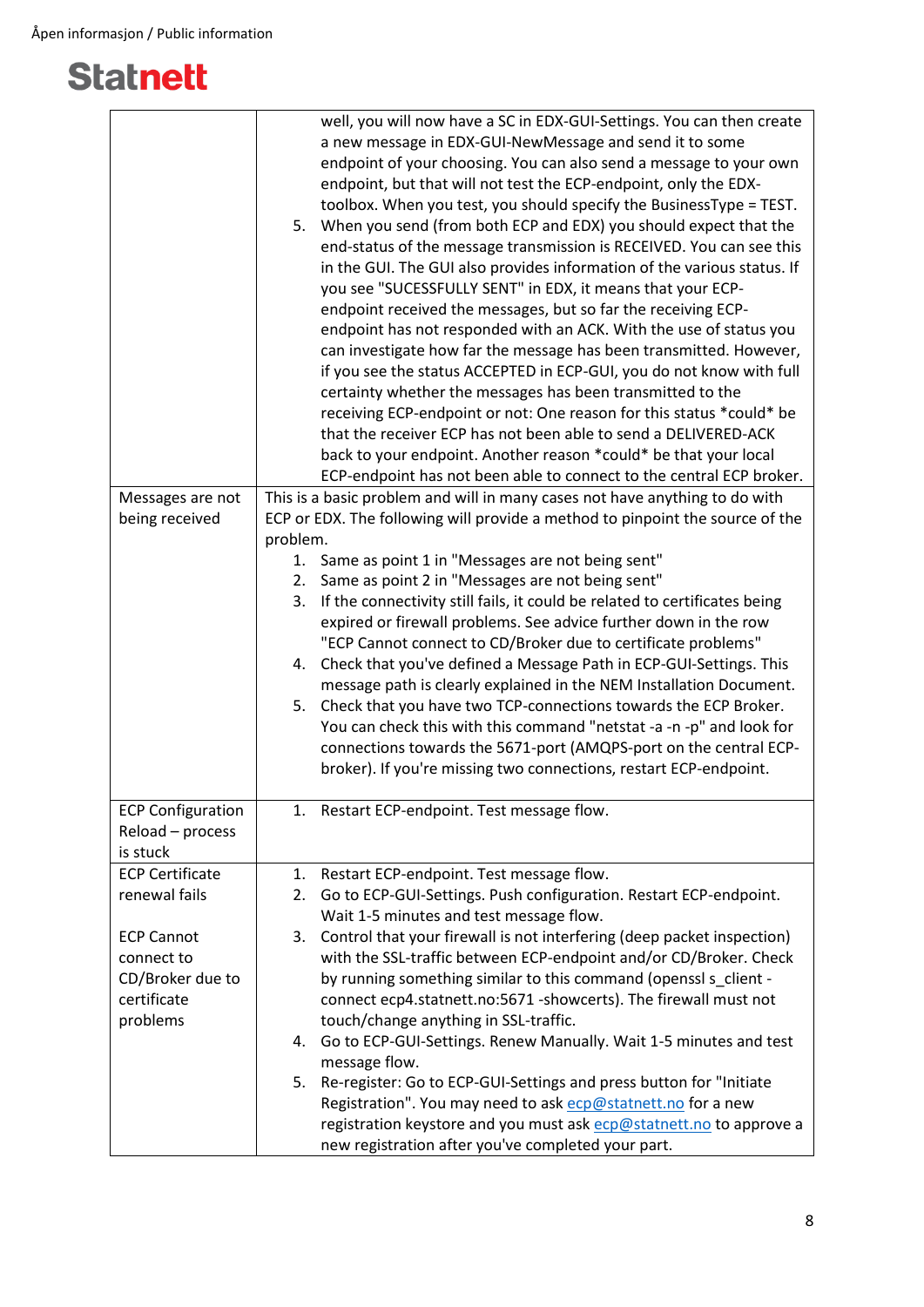| ECP connects to a  | <b>Restart ECP-endpoint</b><br>1.                                              |
|--------------------|--------------------------------------------------------------------------------|
| wrong broker       | Manually remove some rows from some tables - the following show<br>2.          |
|                    | how to do this in Derby-database, but the same SQL applies for any             |
| ECP tries to send  | database of course.                                                            |
| messages to the    | Connect to the database (see chapter "How to connect to a<br>а.                |
| wrong broker       | Derby-database)                                                                |
|                    | b. Run the following SQLs:                                                     |
|                    | i. select * from ecp.message_path_sender;                                      |
|                    | ii. select * from ecp.message_upload_route;                                    |
|                    | iii. select * from ecp.message_path;                                           |
|                    | find the set of IDs that are connected to the wrong broker<br>c.               |
|                    | (usually with type MESSAGE_PATH_TYPE of                                        |
|                    | "ACKNOWLEDGMENT"). Assume you found ID 101 and 102 as                          |
|                    | common ID in all tables. If there are some variations, adjust                  |
|                    | the SQL to delete those IDs. Make sure not to delete any ID                    |
|                    | that is connected to your "local" broker. Now run the                          |
|                    | appropriate SQLs:                                                              |
|                    | i. delete from ecp.message_path_sender where                                   |
|                    | message_path in (101,102);                                                     |
|                    | delete from ecp.message_upload_route where id in<br>ii.                        |
|                    | (101, 102);                                                                    |
|                    | delete from ecp.message_path where id in (101,102);<br>iii.                    |
|                    | Re-register by following 6 above<br>3.                                         |
| <b>ECP or EDX</b>  | It can often be hard to know where the problem is located. Even if EDX is      |
| stuck/frozen;      | stuck, it could be that the problem-queue is on ECP. Therefore, make sure to   |
| messages are not   | investigate both servers. The advice below will be to delete/purge message -   |
| received/retrieved | it is expected that proper B2B communication have business                     |
|                    | acknowledgements, to that even loss of messages will be handled.               |
|                    |                                                                                |
|                    | Restart ECP/EDX. It is best (but not necessary) if EDX is started 30 sec<br>1. |
|                    | before ECP, if they're both taken down.                                        |
|                    | Purge a specific queue which is assumed to be full:<br>2.                      |
|                    | Install Hawtio (see chapter "How to install Hawtio"). Wait 30<br>а.            |
|                    | sec.                                                                           |
|                    | Connect to your ECP or EDX GUI, but change the URL path to<br>$b_{\cdot}$      |
|                    | "/hawtio/".                                                                    |
|                    | The top-menu should show "ActiveMQ" - click on that<br>c.                      |
|                    | choice.                                                                        |
|                    | All queues will be listed, find queues where queue size > 0<br>d.              |
|                    | e. Consider purging the queue (click on queue - choose                         |
|                    | "Delete"-submenu - Purge) or delete specific messages.                         |
|                    | Purge all messages from ECP/EDX-endpoint:<br>3.                                |
|                    | For EDX: Delete the edx-activemq-data-folder and restart.<br>a.                |
|                    | For ECP: Delete the internalbroker-folder and restart.<br>b.                   |
|                    | Reset endpoint:<br>4.                                                          |
|                    | For EDX: Delete both db and edx-activemg-data folders and<br>a.                |
|                    | restart EDX. Be aware that EDX will not work properly until it                 |
|                    | has received a new ServiceCatalogue-copy. This happens                         |
|                    | automatically after restart, but it requires that a message is                 |
|                    | transmitted to EDX from ECP (you can see this message in                       |
|                    | ECP inbox, but not in EDX messages). If you already have                       |
|                    | other messages coming in from ECP to EDX, the SC-copy will                     |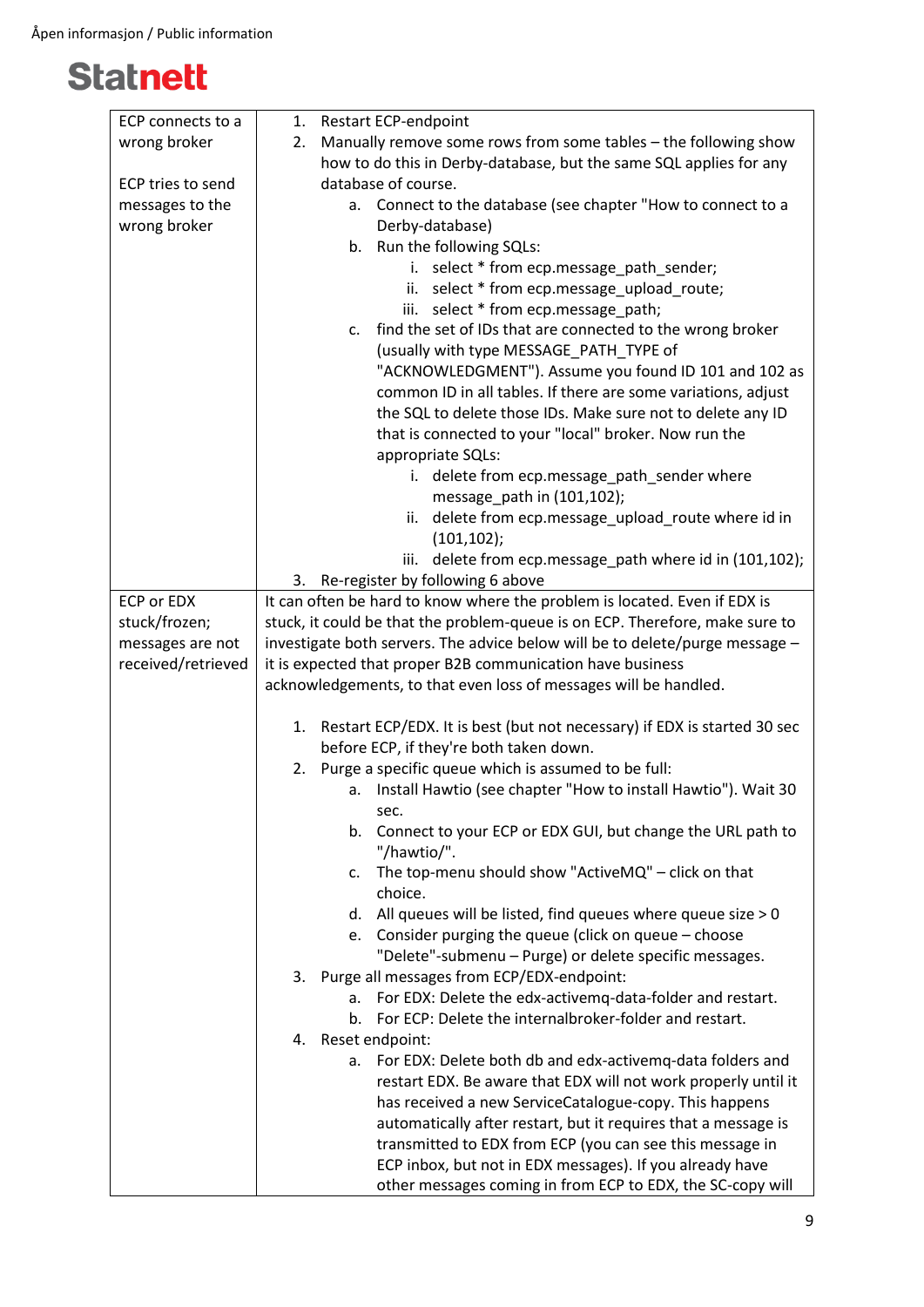| not be processed before the other messages are processed.   |
|-------------------------------------------------------------|
| BUT: The EDX may not be able to process any messages        |
| without the SC-copy and will get stuck! To avoid this, you  |
| must purge messages from ECP as well. In a high-traffic-    |
| volume endpoint this may be difficult.                      |
| b. For ECP: Follow option 6 in the "ECP Certificate renewal |
| fails"-problem.                                             |

### <span id="page-9-0"></span>4.2 How to connect to a Derby-database:

- 1. Download Derby client: https://db.apache.org/derby/derby\_downloads.html (we have been running 10.14.2)
- 2. 2. Unzip into a folder, ex /opt/derby
- 3. Change folder to your ECP, ex /var/lib/ecp-endpoint (your database you should now be found on "db"-folder in the folder you are located)
- 4. Stop ECP-endpoint you cannot edit the DB from more than one user at the time (or make a copy of the DB-folder and work on that)
- 5. 5. Run /opt/derby/db-derby-10.14.2.0-bin/bin/ij
	- a. ij version 10.14
	- b. ij> connect 'jdbc:derby:db';
	- c. The "db" marked in red above is the name of the folder, so this works if you want to copy the database to another folder and work on it while the ECP endpoint is running. While inside the ij-tool you can do all SQL and some other commands:
	- d. ij> help;
	- e. ij> show tables;
	- f. ij> exit;
- 6. After exit and you've edited the database (by INSERT/UPDATE/DELETE) you should check that file permission/ownership is the same as before – and if not, change back so that the ECP/EDX process can read/change the database.

#### <span id="page-9-1"></span>4.3 How to install Hawtio

- 1. Add/change the property "spring.jmx.enabled=true" to ecp.properties and edx.properties. This will make it possible for Hawtio to see the queues. Restart ECP or EDX if change was necessary.
- 2. Download hawtio: https://repo1.maven.org/maven2/io/hawt/hawtio-web/1.5.11/hawtioweb-1.5.11.war
- 3. Rename the file to "hawtio.war" and place the file in the webapps-folder of ECP and/or EDX it will automatically install.
- 4. After you've done using Hawtio you should remove the war-file Hawtio is a liability security-wise. You should also consider reversing the jmx-settings introduced in 1.

#### <span id="page-9-2"></span>4.4 How to install/use QueueCleaner

- 1. Download from here:<https://ediel.org/nordic-ecp-edx-group-nex/nex-statnett/>
- 2. This tool is made by Statnett, no guarantees follow. But it seems to be working totally fine.
- 3. Run the tool from command line like this: java -jar QueueCleaner.jar and it will show you something like this: